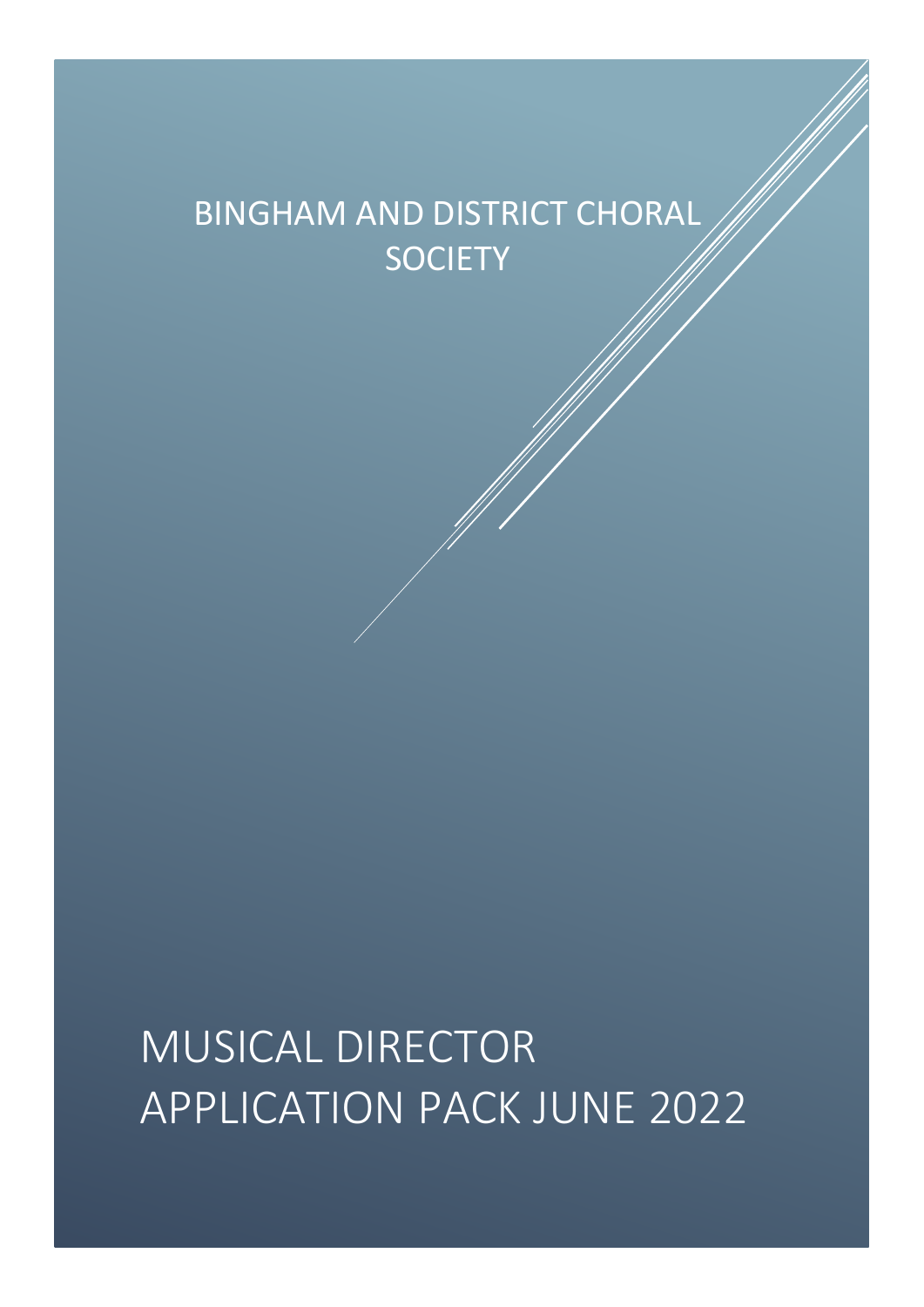Bingham and District Choral Society was formed in 1972 by Neville Ward from a choral class in Toot Hill School in Bingham. Its mission has always been "to educate and interest the public in music particularly choral music, by the presentation of concerts and other activities". The original membership of 40 increased to around 90 (pre-pandemic), with singers coming from a wide area of South Nottinghamshire, North Leicestershire, and Lincolnshire. The choir is based in Bingham, 10 miles east of Nottingham city centre, we meet on a Wednesday evening and have a current membership of over 60 people. Our accompanist is Mr Michael Overbury who has vast musical experience and continues to pursue an active concert and recital career as a soloist and accompanist

We are a non-auditioned SATB choir, and our repertoire includes music from the Renaissance, Baroque, Classical, Romantic, and modern periods. The Choir performs four concerts each year, with our season running from September to June (approximately 40 weeks). We also hold an annual Singing Day, within open invitation to local singers.

Over the years we have worked successfully with other choirs, internationally and locally including the Kortriik Vocaal ensemble from Belgium, The Newark, Scunthorpe, Mansfield and Southwell Choral Societies and St Peter's Choir Nottingham. With so many connections we perform in a variety of venues, including local churches, the Albert Hall Nottingham and Southwell Minster.

We have a hard-working Committee elected from the membership to oversee the business of the choir which consists of a Chair, Deputy Chair, Treasurer, Secretary and Ordinary members who assist with the logistics of the choir year, including concert management, website management and marketing. There is also an enthusiastic membership looking forward to working with you.

This year we are celebrating 50 years of making music, a significant milestone and something that we are very proud of. With our current Musical Director Mr Guy Turner retiring after 7 years at the helm we are looking for the right candidate to take us into the future.

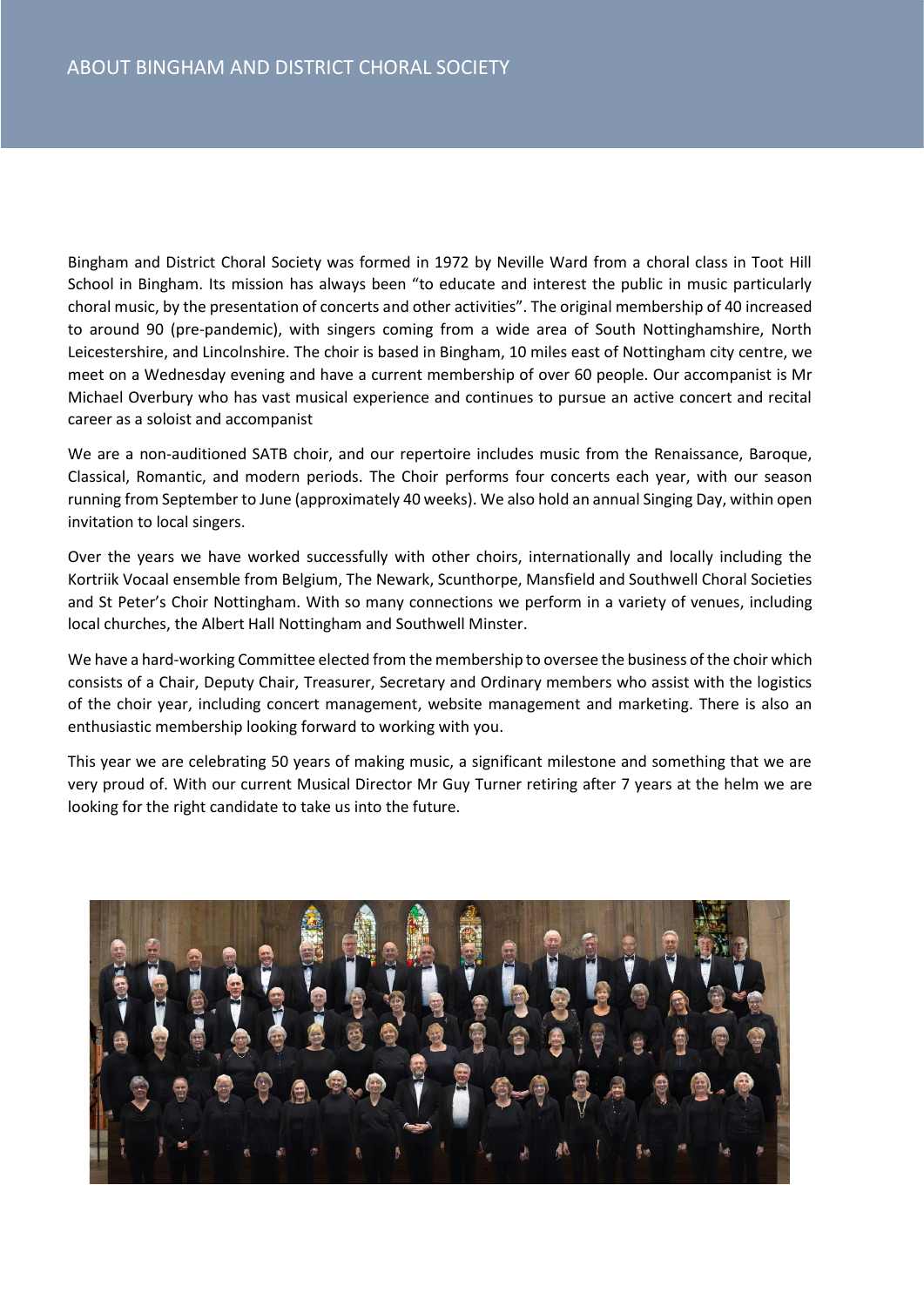#### **MUSICAL DIRECTOR**

(Self-employed position for the provision of services to the choir)

We are seeking a Musical Director who is a dynamic, talented and an experienced conductor, who will be able to maintain high standards of performance, while enabling members of all abilities to reach their potential. Working with the choir committee we require the successful candidate to help us to expand our repertoire and grow back to our pre-pandemic numbers.

Our ideal candidate will be an experienced musician who will build on the choir's past successes and to help Bingham and District Choral Society to continue to flourish. They will also have a professionally recognised music qualification equivalent to at least degree level, and will be a firstclass choral director and competent keyboard player.

They will be enthusiastic about preparing and conducting Vaughan Williams' Sea Symphony which the choir are scheduled to perform in April 2023.

### **Job Description:**

- 1. The Musical Director (MD) will supervise all musical performances by BDCS (*the Choir).* This will involve rehearsals during its two sessions (currently September to December and January to June). Concerts may involve an orchestra and include pieces not involving the Choir.
- 2. The MD will discuss with and advise the Programme Committee of the Choir on suitable programmes for concerts.
- 3. Where the Choir undertakes a concert jointly with another choir or choirs, the MD will establish and maintain effective musical liaison with any other MDs involved.
- 4. Where the Choir performs in a joint concert with another choir that has responsibility for conducting the performance the MD will prepare the Choir in liaison with the other MD.
- 5. The MD will discuss with the appropriate person on any matters relating to the music to be performed, or the performance itself as required
- 6. The MD will prepare an Annual Report on the Choir's activities and will present this at the Annual General Meeting, held in May each year.
- 7. The MD has the right to attend all meetings of the Choir's Committee and to receive agendas and minutes of such meetings.

### **Additional Responsibilities:**

- 8. Ensure safeguarding considerations are always given.
- 9. Support equality, diversity, and inclusion across all aspect of work.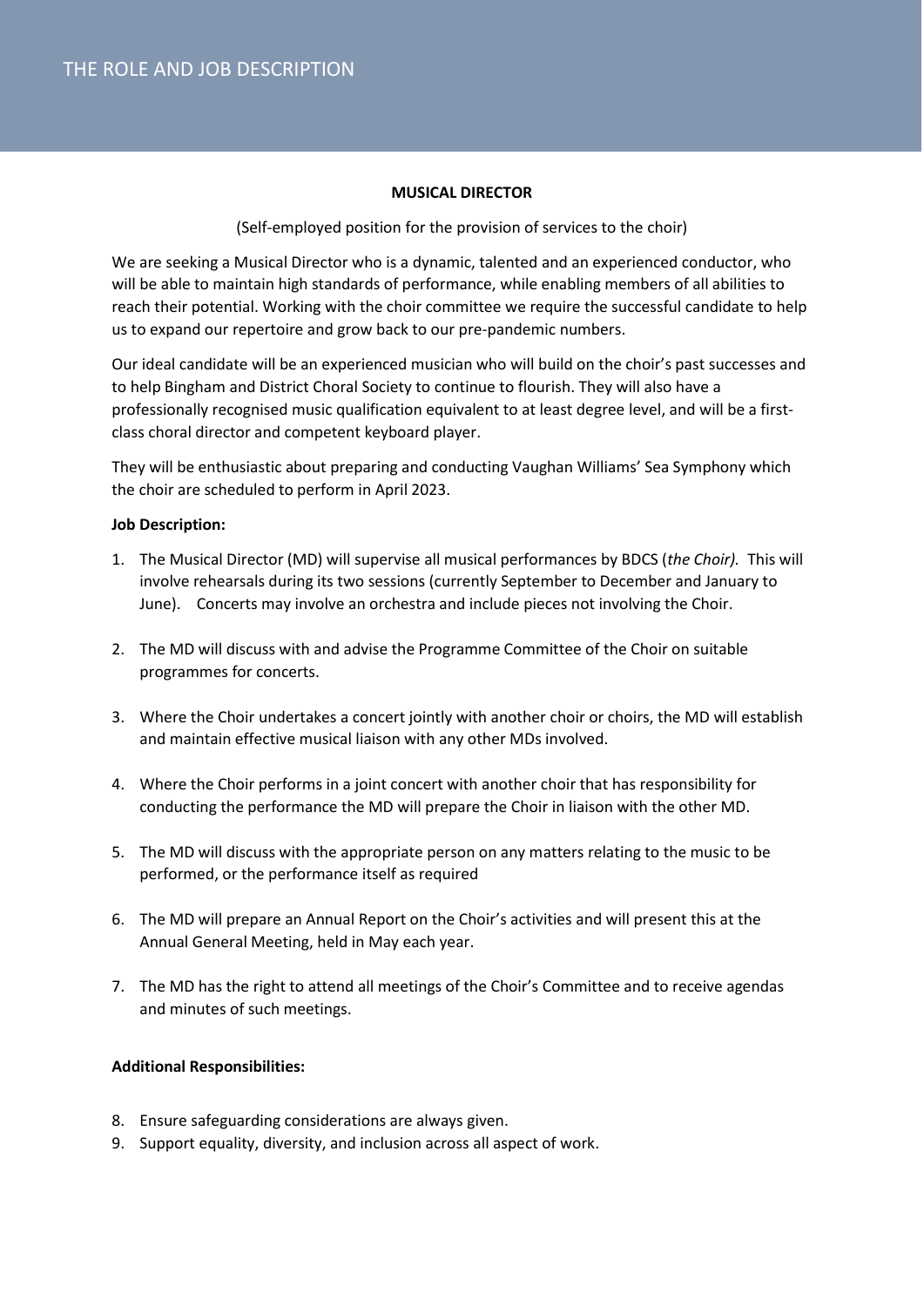- 1. The successful candidate will not be employed but will be engaged as an independent contractor for the provisions of services to the Choir and as such will be responsible for all Income Tax liabilities and National Insurance and similar contributions.
- 2. Competitive remuneration will be agreed by the MD and the Choir's Chair and Treasure and will be reviewed annually.
- 3. Payment will be paid upon receipt of an invoice.
- 4. Termination of the contract for services can be made by the Musical Director or the Choir Committee by giving six months' notice in writing. Should the Musical Director fail to provide the services required by the Choir and its Committee the Choir reserve the right to terminate the contract by giving one months' notice in writing.

Equality and Data Protection Statement

Bingham and District Choral Society aims to provide equality and diversity to all those associated with the Choir and aims not to discriminate on grounds of social economic group; gender; race; colour; nationality; ethnic or racial origin; carer responsibilities; sexual orientation; disability; age; appearance; religious or political belief; trade or union activity; or any other conditions, or requirements which cannot be shown to be justified. The same commitment also applies to discrimination based on association with someone who possesses any of these characteristics, and to discrimination based on the perception that someone possesses such a characteristic.

Your personal details will be used to process your application and for the recruitment process and will be shared only with those applicable persons.